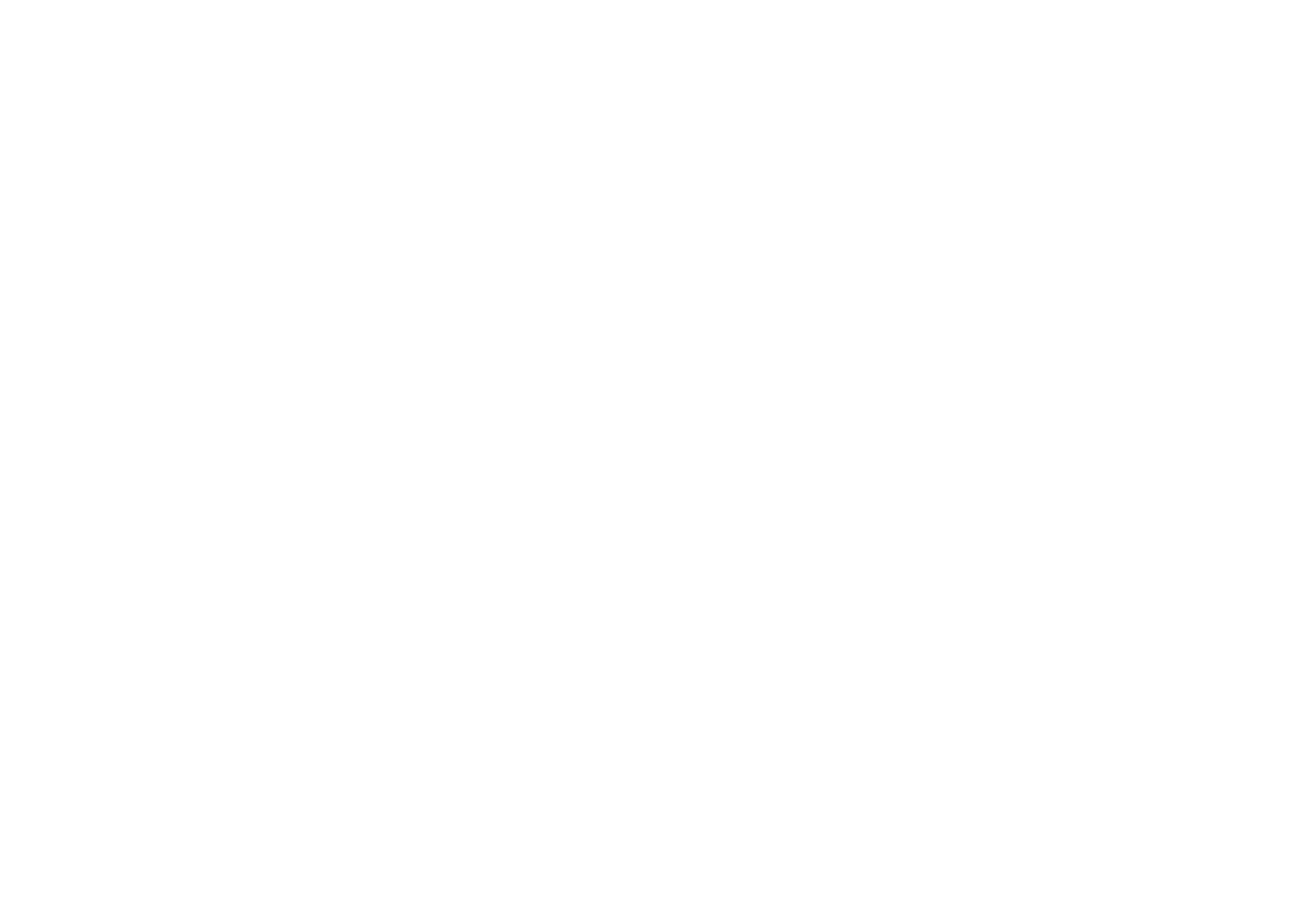# **Contents**

| 1 <sup>1</sup> |     |  |  |
|----------------|-----|--|--|
|                | 1.1 |  |  |
|                |     |  |  |
|                | 1.3 |  |  |
|                | 1.4 |  |  |
| $\mathbf{2}$   |     |  |  |
| 3              |     |  |  |
|                | 3.1 |  |  |
|                | 3.2 |  |  |
|                |     |  |  |
| 4              |     |  |  |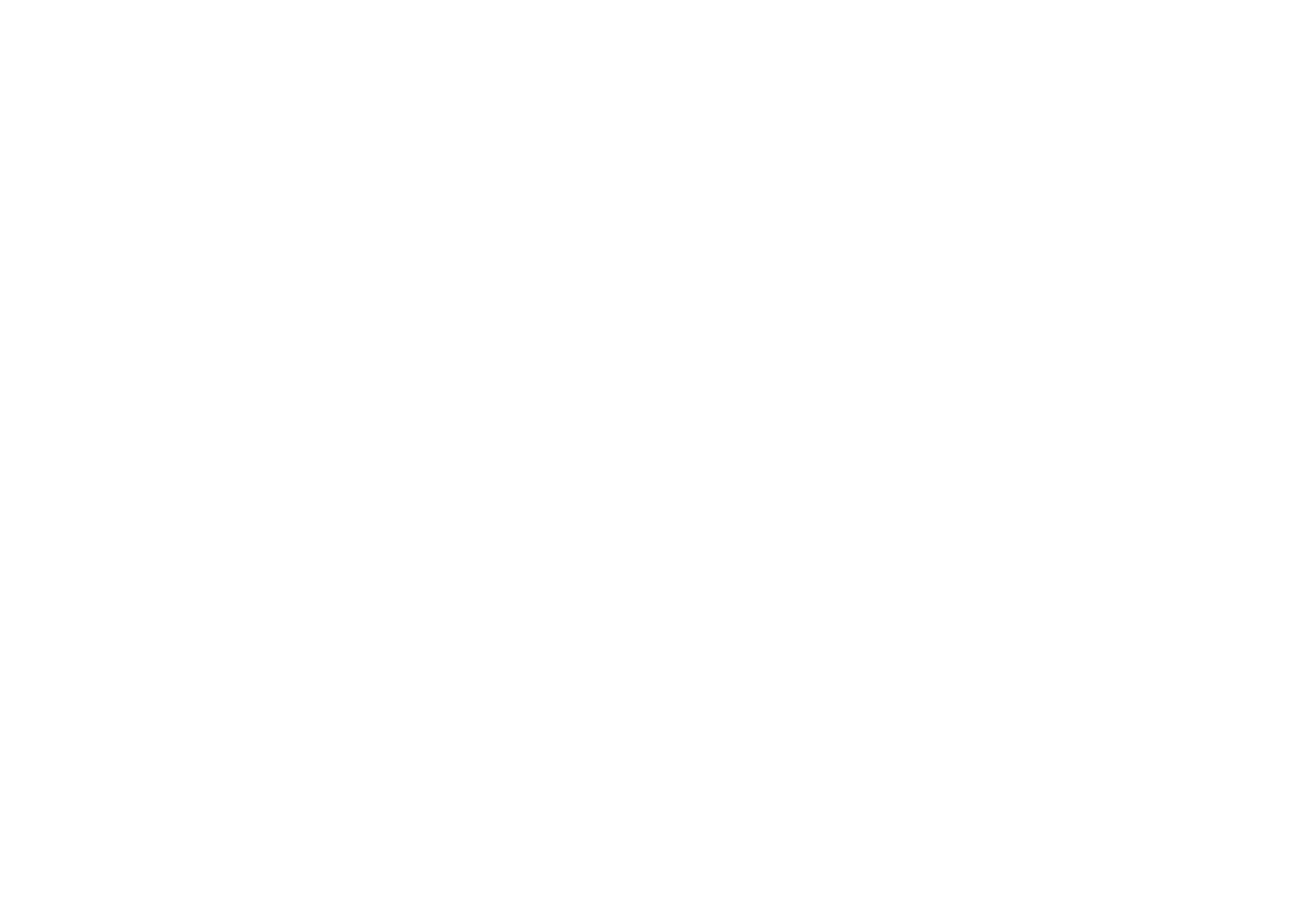### **1 Introduction**

#### **1.1 Purpose and status**

Under the Public Services Reform (General Teaching Council for Scotland) Order 2011<sup>1</sup>\* it is for GTC Scotland to determine what constitutes a recognised teaching qualification for individuals seeking registration as a school teacher. A determination may make such provision about the education and training required to attain such a qualification as the GTCS thinks fit.

These guidelines set out the GTC Scotland policy on the content, nature and duration of programmes leading to teaching qualifications (TQs) for the primary and secondary sectors. They supersede those which were issued in 2006 by the Scottish Government and come into effect from the start of academic session 2013/2014.

GTC Scotland ensures that these requirements are met through accrediting all programmes of Initial Teacher Education (ITE) in Scotland.

\*A list of references is provided in Section 4 on page 8.

#### **1.2 The aims of teacher education**

The overall aim of programmes of initial teacher education is to prepare student teachers to become competent, thoughtful, reflective and innovative practitioners, who are committed to providing high quality teaching and learning for all pupils. Programmes must ensure that student teachers meet the requirements of the Standard for Provisional Registration (SPR), which is part of the Standards for Registration<sup>2</sup>, mandatory requirements for Registration with the General Teaching Council for Scotland.

The means by which such professionals will be developed is through programmes whose design match in with the Quality Assurance Agency for Higher Education's requirements and the Standard for Provisional Registration in Scotland.

#### **1.3 Partnership in initial teacher education**

Initial teacher education in Scotland is provided by the universities in partnership with schools and education authorities. Each of the partners has particular priorities, roles and responsibilities as have been highlighted in documents such as Teaching Scotland's Future (2011)<sup>3</sup>, Teaching Scotland's Future – National Partnership Group: Report to Cabinet Secretary for Education and Lifelong Learning (2012)<sup>4</sup> and the National Implementation Board STEC/ADES National Framework Agreement for Partnership in the Early Phase of Teacher Learning (2013)<sup>5</sup>. Good partnership arrangements take full account of the partners' mutual aims and their respective priorities and responsibilities All partners including the GTCS and the Scottish Government will continue to keep the quality of arrangements for partnership under consideration.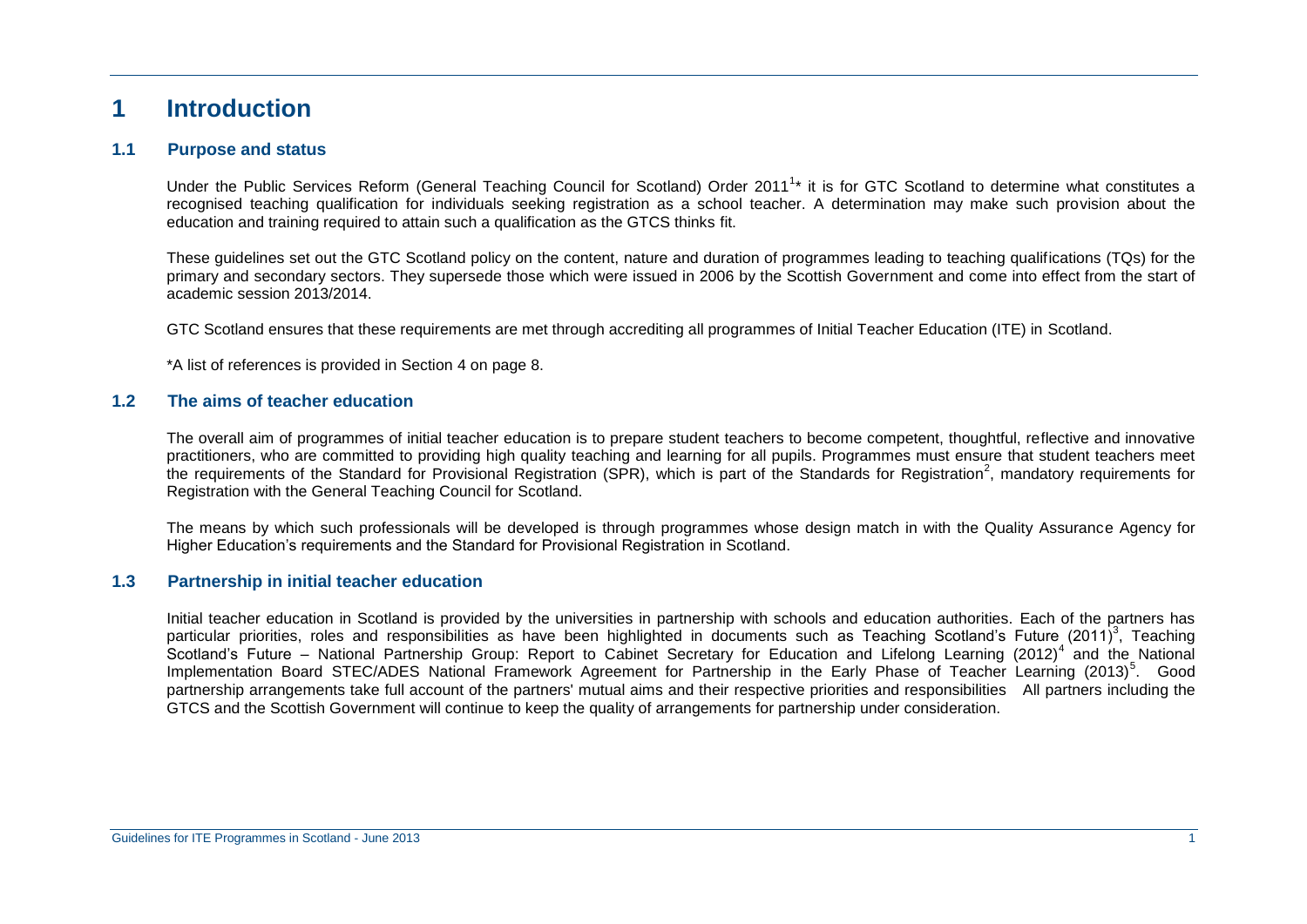#### **1.4 Initial teacher education in the context of continuing professional development**

Initial teacher education, as the first stage in the process of professional education, is the foundation on which all further professional development is built. Newly qualified teachers are Provisionally Registered with the General Teaching Council and only attain Full Registration on successful completion of a probationary period (normally one year) which allows them to achieve the Standard for Full Registration. Fully Registered teachers are thereafter expected to be committed to career-long learning and to identify their own professional development needs through a process of selfevaluation and review which allows them to meet the requirements of Professional Update<sup>6</sup> by maintaining and enhancing the Standard for Full Registration, or perhaps move onto the Standard for Career-Long Professional Learning or the Standards for Leadership and Management.

While some universities may continue to offer Additional Teaching Qualifications, which will remain subject to accreditation, other opportunities for teachers to gain professional recognition or additional registration are provided through the General Teaching Council for Scotland's Framework for Professional Recognition<sup>7</sup> and Framework for Professional Registration<sup>8</sup>.

# **2 Conditions for the Accreditation of All Programmes of Initial Teacher Education**

As a general rule, the General Teaching Council for Scotland will only accredit those programmes of initial teacher education which meet the following conditions:

- Programmes must be subject to validation and review processes under the auspices of a university or degree awarding institution. These processes must involve external members from outside the university teaching the programme.
- $\div$  Programmes must provided pathways leading to registration as a primary or secondary teacher.
- The minimum requirements for entry to programmes in any year will be those laid down in the relevant *'Memorandum on Entry*  Requirements to Programmes of Initial Teacher Education in Scotland'<sup>9</sup>.
- $\div$  Programmes must meet the requirements set out in Section 3, below.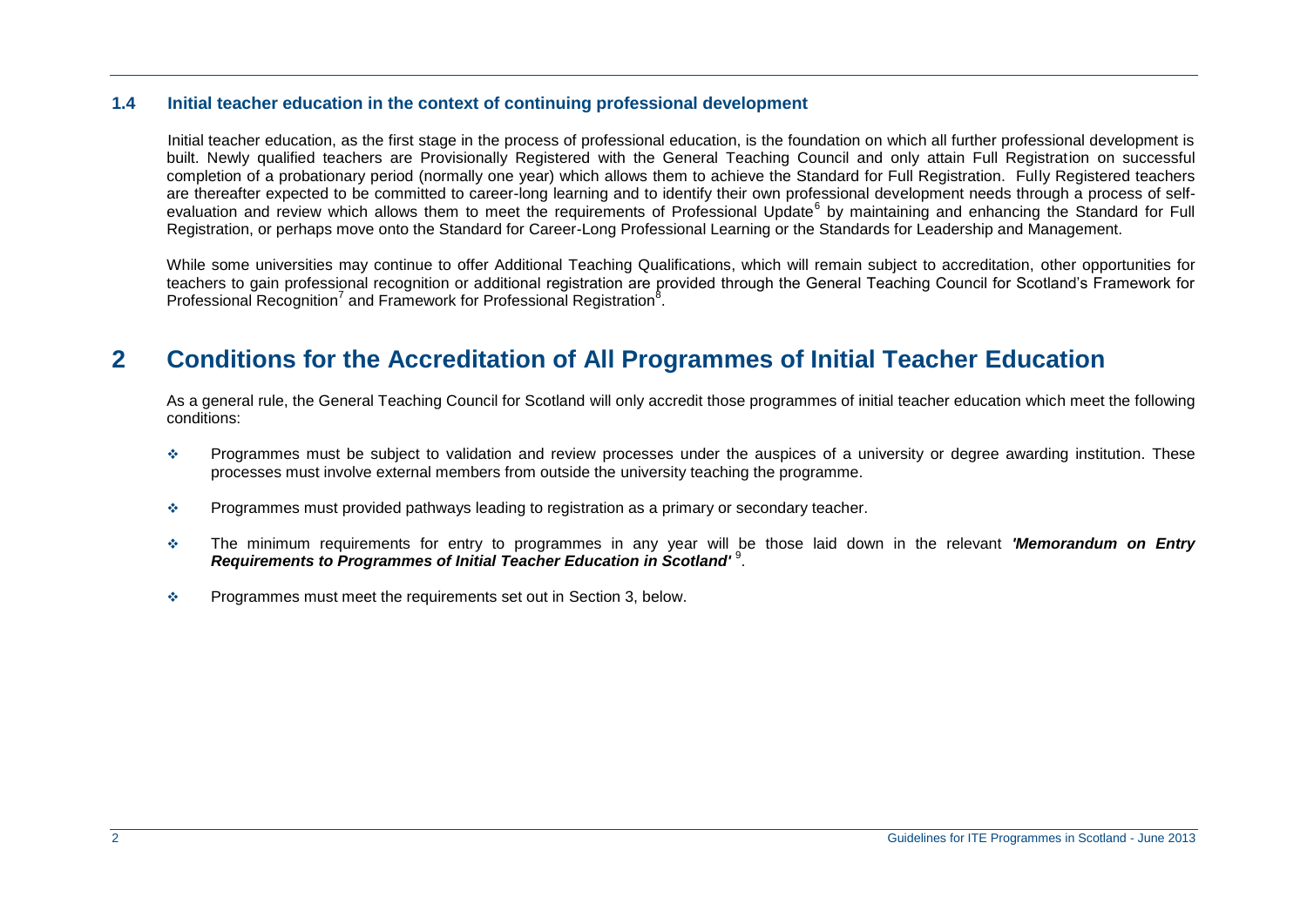## **3 Requirements for Programmes**

The requirements in this section apply to the pattern of programme provision at the time of publication. This does not preclude the development of other types of provision and universities are free to discuss alternative proposals with the GTCS.

#### **3.1 Requirements applying to ALL programmes**

The system of selection of student teachers must take into account available reports on individual applicants, their experience, interests and wider achievement and the extent to which they match the personal characteristics desirable in a teacher.

Applicants must have appropriate levels of literacy and numeracy and be competent in the use of Information and Communications Technology (ICT). They must have appropriate interpersonal skills and have the kind of personal qualities which will allow them to relate well to young people. They must show the characteristics of the attributes which will allow them to develop as teachers and ultimately as extended professionals.

They must have the capacity to develop professional values and to be reflective and innovative. They should show they have the capability to become experts in pedagogy and agents of change rather than recipients of it and to be autonomous while recognising their place within systems. In addition there is a need for commitment, resilience and high levels of self-efficacy. They should have the capacity to develop appropriate subject content and pedagogic content knowledge. They should have the capacity to understand the principles of assessment and be able to use assessment to enhance learning and to meet the requirements of the curriculum and awarding bodies. They should show they are capable of being accountable and being able to consider the impact of their teaching on pupils and learners.

They should engage with research and scholarship and, where appropriate in the future, be actively able to practise research through, for example, professional enquiry.

They should be committed to their own ongoing professional development and have some awareness of education's links to other fields. They should show that they will be committed to working with other professionals within and beyond education. They should have an awareness of educational provision across Scotland including the particular requirements of rural schools<sup>10</sup>. They should develop awareness of how the study of Scottish  $\text{culture}^{11}$  can be developed within the curriculum.

In short, they should show that they have the capacity to meet the Standard for Provisional Registration which specifies what is expected of a student teacher at the end of Initial Teacher Education who is seeking provisional registration with GTC Scotland.

Student teachers should only be admitted to a programme after an interview process which should normally involve personnel from both the university and education authorities/schools. Programmes must contain clear arrangements and criteria for recognising prior learning and experience, and offer opportunities for part-time and distance learning wherever this is appropriate. Satisfactory completion of an enhanced Disclosure Scotland check, leading to membership of the Protection of Vulnerable Groups scheme, will be required as part of the application process as a condition of admission.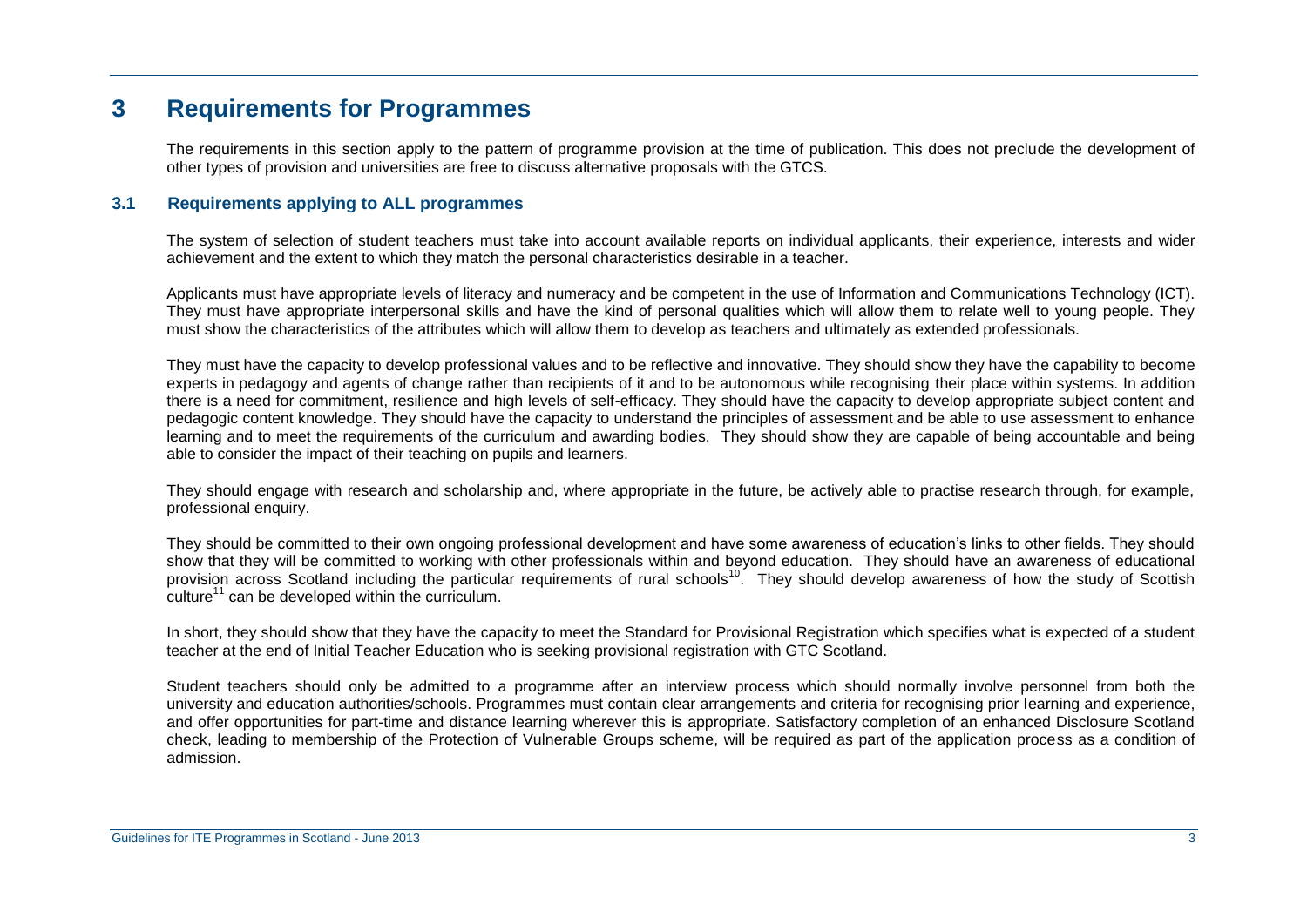Student teachers completing the programme and gaining the award of a teaching qualification (TQ) must have demonstrated that they have met the Standard for Provisional Registration.

Programmes must:

- have effective partnership arrangements which address the key principles of partnership as identified in the National Implementation Board STEC/ADES National Framework Agreement for Partnership in the Early Phase of Teacher Learning;
- have an appropriate balance of professional studies, subject studies and relevant school educational placement experience;
- contain clear arrangements for updating in line with national developments and new perspectives arising from educational research;
- meet the QAA Benchmarks which are within the Standard for Provisional Registration;
- allow student teachers to meet the Standard for Provisional Registration; and
- $\cdot$  meet all Equalities Legislation requirements<sup>12</sup> and allow the opportunity for such reasonable adjustments as may be required to be offered.

Programmes must prepare teachers to be responsive to the range and diversity of the needs of all pupils including those with additional support needs.

ITE programmes will therefore develop in student teachers broad knowledge of the nature and range of additional support needs, effective ways of supporting those with such needs and knowledge of inclusion and equalities legislation.

School experience placements (or other relevant educational placement experience such as within Children's Services provision) must provide the practical context to illustrate and develop the skills, understanding and content being developed in the programme. They will normally be undertaken in blocks of time, but may also include a series of days. Each placement block must be assessed.

Within partnerships, placements must be jointly planned with the roles and responsibilities of staff clearly defined.

Programmes must develop in student teachers an understanding of the importance of partnership between the different sectors of education in order to ensure the smooth transition of pupils from one sector to another and of the possibility of collaborations across sectors.

Programmes must address current educational issues and develop in student teachers the flexibility to play a positive part in educational developments, such as A Curriculum for Excellence, by encouraging a disposition for professional enquiry.

Programmes which offer a Gaelic medium pathway must ensure that at the end of the programme student teachers can demonstrate the Standard for Provisional Registration through Gaelic.

The quality of student teachers' teaching and classroom management must be assessed and the award of a teaching qualification will be conditional on such quality being satisfactory.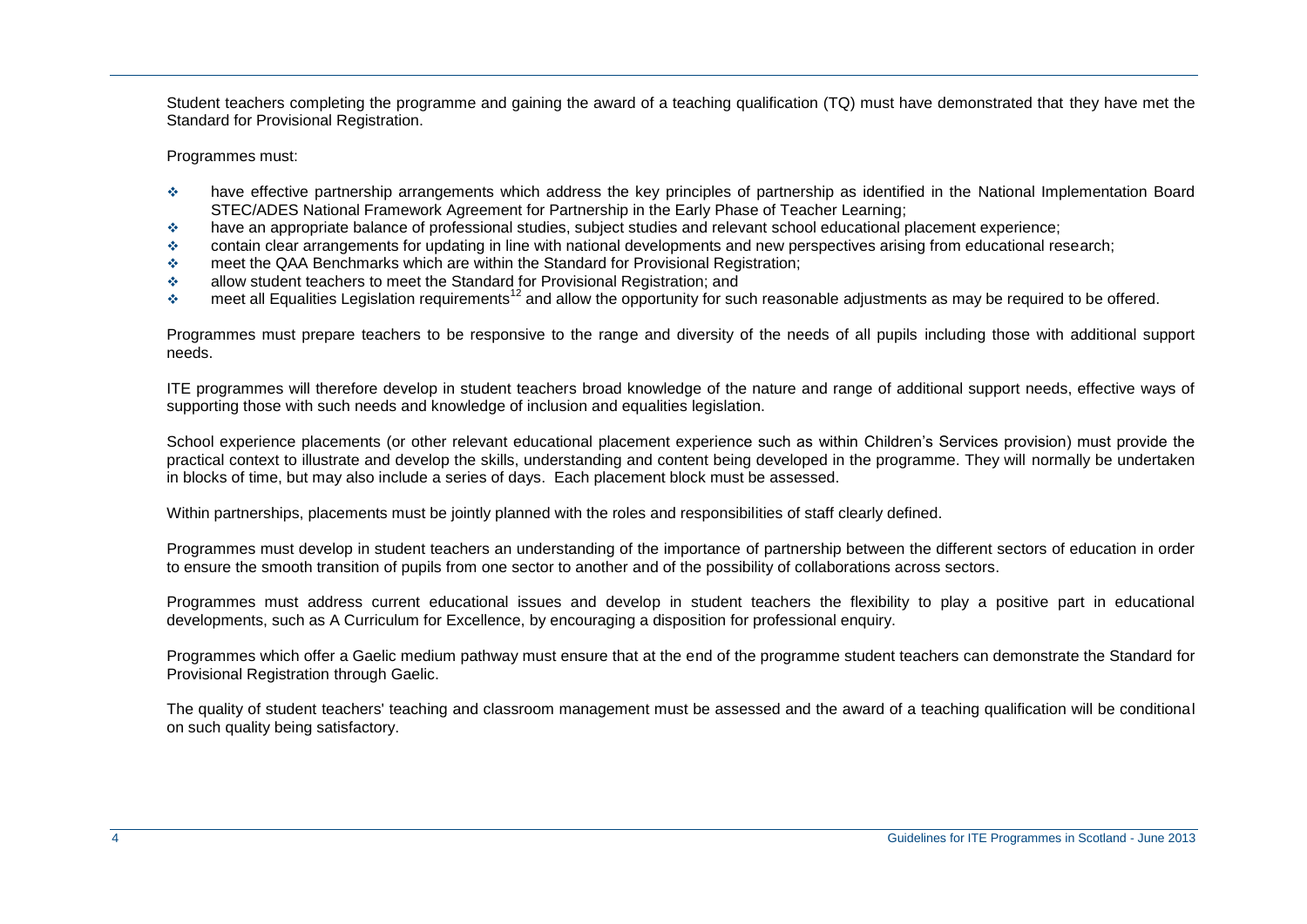#### **3.2 Requirements applying to programmes leading to the award of a Teaching Qualification (Primary Education)**

#### *General*

Programmes must prepare teachers to teach children through two full years of pre-school education, and those attending primary school. They must ensure that all new teachers are able to deliver teaching programmes which are appropriate for these stages. New teachers must, therefore, have knowledge and understanding of children's learning and development and be able to deliver the full curriculum to all pupils, including those pupils with additional support needs so that they can participate in the curriculum. They should also have an awareness of the transition issues between preschool, primary and secondary schools.

Programmes must make student teachers aware of their contribution to pupils' development, including the acquisition of core skills. They should also raise student teachers' awareness of primary teachers' wider role in protecting the children they teach as set out in the Scottish Government's Getting it Right for Every Child (GIRFEC) approach<sup>13</sup>.

Student teachers must, therefore, undertake blocks of experience, including in a pre-school environment, and giving appropriate coverage to the range of stages of the primary school.

#### *Undergraduate (Primary Education) Degrees*

Undergraduate programmes leading to a TQ (Primary) may be of two types: combined degrees or concurrent degrees:

- $\div$  Combined degrees are those where the TQ is awarded within the degree, (The 'traditional' form of the BEd.)
- $\div$  Concurrent degrees are those where the degree is awarded with the TQ being awarded separately.

#### *Combined Degrees*

Combined degree programmes leading to an integrated TQ (Primary Education) must involve 4 academic years of full-time study or equivalent parttime study.

At least 30 weeks must be devoted to school/educational placement experience. More than half of this experience should occur in the final 2 years of the programme, with a substantial block taking place in the last year.

Programmes must contain appropriate elements of study, including in-depth academic study in areas beyond education, to allow student teachers to extend and deepen their knowledge, understanding and experience in order to meet the Standard for Provisional Registration.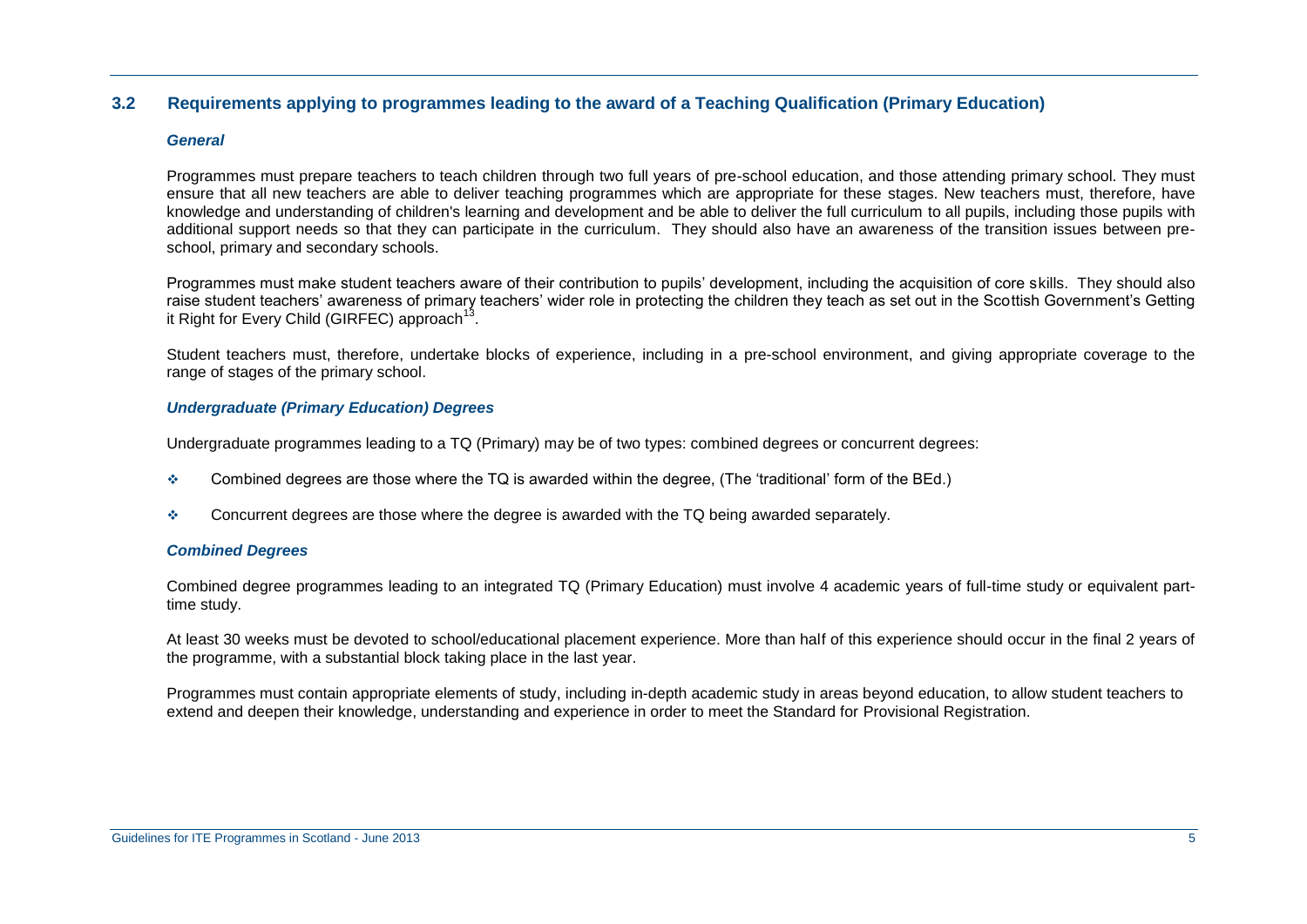#### *Concurrent Degrees*

Concurrent degree programmes (where the final degree is awarded and a TQ is awarded separately) must involve four academic years full-time study or the equivalent through part-time study. Universities must ensure that, on graduation, student teachers have an area of specialism within the Primary curriculum and meet the Standard for Provisional Registration. There must be a total of school/educational placement experience equivalent to that in a PGDE (Primary) programme, ie a minimum of 18 weeks.

#### *Professional/Post Graduate Diploma in Education (PGDE): Primary\**

The PGDE (Primary) programme must be a full-time programme, lasting for a minimum of 36 weeks, or the equivalent on a part-time basis.

At least 50% of the programme must be devoted to school/educational placement experience which will occur in each school term, with a block of at least 4 weeks taking place towards the end of the programme.

Programmes must contain appropriate elements of study to allow student teachers to extend and deepen their knowledge, understanding and experience in order to meet the Standard for Provisional Registration and should enable all student teachers to build on relevant elements of their original degree programme for use in primary schools.

\*The title of Professional Graduate Diploma in Education is used when the award is made at level 10 of the Scottish Credit and Qualifications Framework (SCQF)<sup>14</sup> while the title Post Graduate refers to qualifications awarding credit at SCQF level 11. The title is a matter for the individual university offering the programmes but please note this does not affect the Teaching Qualification which is the same at both levels.

#### **3.3 Requirements applying to programmes leading to the award of a Teaching Qualification (Secondary Education)**

#### *General*

Programmes must be designed to prepare teachers to teach pupils in secondary schools in one or more subjects and will lead to a TQ (Secondary Education) in a subject (or subjects). Consideration must also be given to the needs of adults taught in some secondary schools.

Student teachers' study of the secondary curriculum must cover current national guidance and prepare student teachers to identify and meet pupils' needs in the cross-curricular aspects of their subjects, including literacy, numeracy, and health and wellbeing and ensure that pupils with additional support needs can participate in the curriculum.

Student teachers must have some experience and understanding of the primary sector, the secondary/further education/higher education interface and of progression beyond formal education into the world of work.

Programmes must make student teachers aware of the contribution made by their subject(s) to the secondary school curriculum and to pupils' development, including the acquisition of core skills. They should also raise student teachers' awareness of secondary teachers' wider role in schools beyond subject teaching, through contributing to the ethos of the school and to interdisciplinary learning.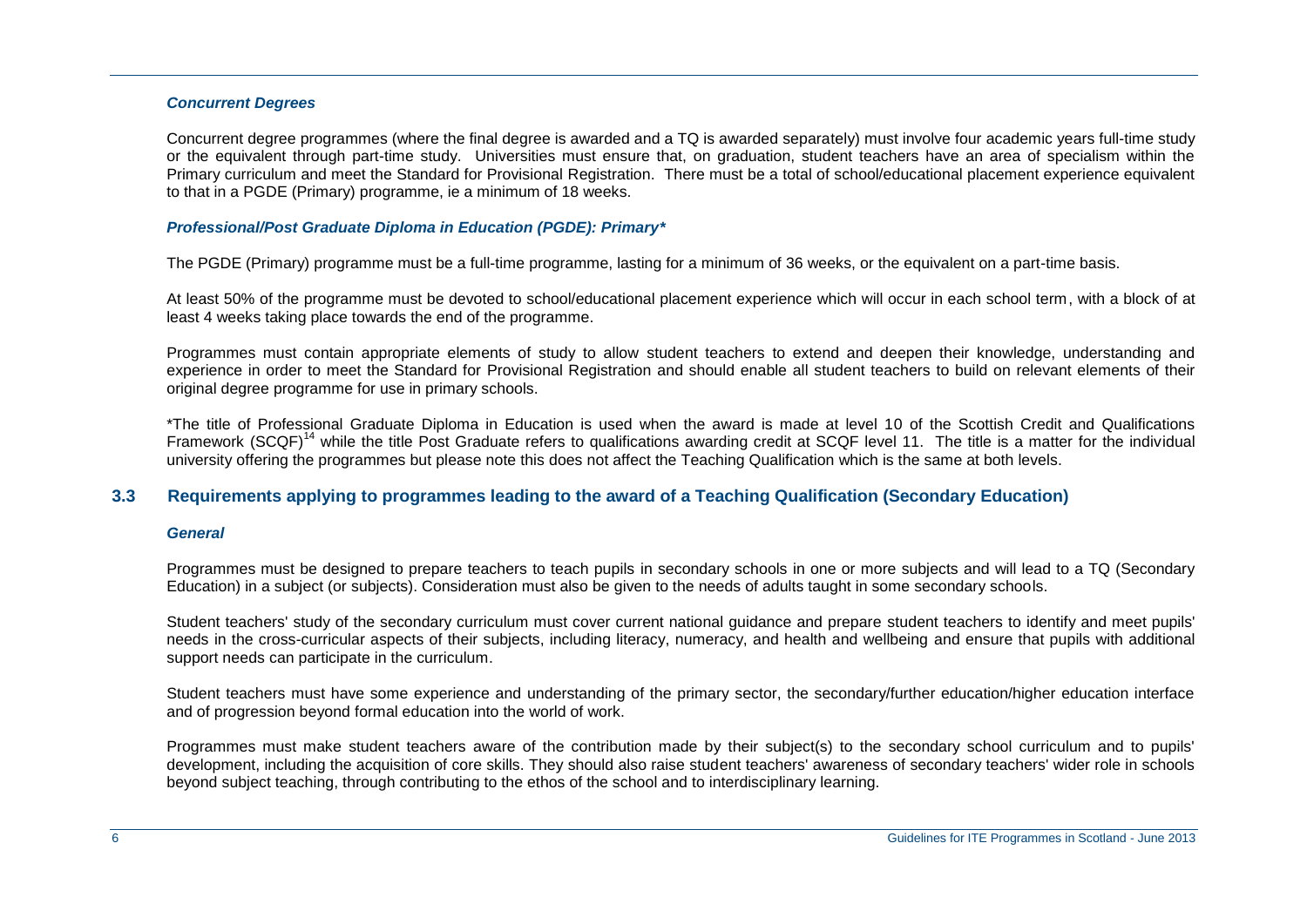#### *Professional/Post Graduate Diploma in Education (PGDE): Secondary\**

The PGDE (Secondary) programme must be a full-time programme lasting for a minimum of 36 weeks, or the equivalent on a part-time basis.

At least 50% of the programme must be devoted to school/educational placement experience which should take place in each school term with a block of at least 4 weeks taking place towards the end of the programme. In the case of student teachers seeking a qualification in more than one subject, the arrangements for school experience must allow student teachers to meet the requirements for the Standard for Provisional Registration in each subject.

Student teachers undertaking a PGDE (Secondary) programme leading to a TQ or TQs in physics, chemistry or biology must also be appropriately prepared to teach general science within the school stages relating to a broad general education.

\*The title of Professional Graduate Diploma in Education is used when the award is made at level 10 of the Scottish Credit and Qualifications Framework (SCQF) while the title Post Graduate refers to qualifications awarding credit at SCQF level 11. The title is a matter for the individual university offering the programmes but please note this does not affect the Teaching Qualification which is the same at both levels.

#### *Undergraduate programmes leading to secondary Teaching Qualifications*

Concurrent degree programmes (where the final degree is awarded in a Secondary subject and a TQ in that subject is awarded separately) must involve at least three and a half academic years full-time study or the equivalent part-time study. Universities must ensure that, on graduation, student teachers' level of academic attainment in their subject specialism complies with the relevant PGDE (Secondary) entry requirements in the 'Memorandum on Entry Requirements to Programmes of Teacher Education in Scotland'. There must be a total of school/educational placement experience equivalent to that in a PGDE (Secondary) programme, ie a minimum of 18 weeks. Concurrent programmes leading to a TQ or TQs in physics, chemistry or biology must prepare student teachers to teach general science in the school stages relating to a broad general education.

Combined degree programmes in which the degree awarded at the end of the programme is also a TQ are normally Bachelor of Education (BEd) programmes. Such programmes must involve 4 academic years full-time study or the equivalent part-time study. Universities must ensure that, on graduation, student teachers' level of academic attainment in their subject specialism complies with the relevant PGDE (Secondary) entry requirements in the *Memorandum on Entry Requirements to Programmes of Initial Teacher Education in Scotland.* Not less than 30 weeks of the programme must be devoted to school/educational placement experience. In the case of the BEd (Technology) a minimum of 30 weeks must be spent on placement with a minimum of 24 weeks spent specifically on school experience and a further minimum of 6 weeks available for an optional industrial placement depending on the student teacher's needs and previous experience. The industrial placements should be drawn from a range of industrial, commercial and service organisations.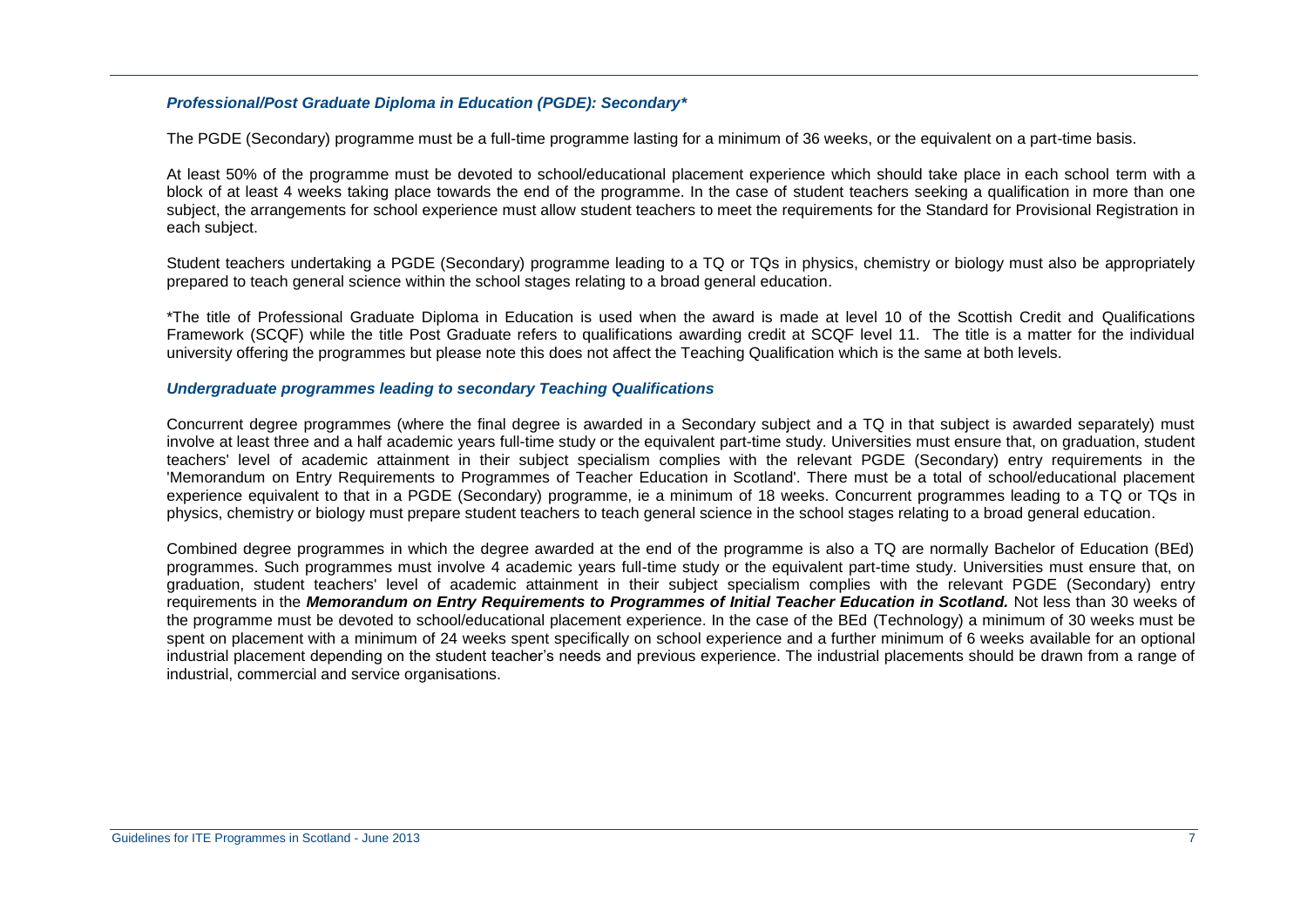# **List of References**

- Scottish Government (2011) *Public Services Reform (General Teaching Council for Scotland) Order 2011*. Retrieved from [www.legislation.gov.uk/ssi/2011/215/contents/made](http://www.legislation.gov.uk/ssi/2011/215/contents/made)
- General Teaching Council for Scotland (2012) *The Standards for Registration*. Retrieved from [www.gtcs.org.uk/revised-standards](http://www.gtcs.org.uk/revised-standards)
- Scottish Government (2010) *Teaching Scotland's Future*. Retrieved from [www.scotland.gov.uk/Publications/2011/01/13092132/0](http://www.scotland.gov.uk/Publications/2011/01/13092132/0)
- Scottish Government (2012) *Teaching Scotland's Future - National Partnership Group - Report to the Cabinet Secretary for Education and Lifelong Learning - September 2012*. Retrieved from [www.scotland.gov.uk/Publications/2012/11/7834](http://www.scotland.gov.uk/Publications/2012/11/7834)
- Scottish Government National Implementation Board paper (due for publication July 2013) *National Framework Agreement for Partnership in the Early Phase of Teacher Learning.* See National Implementation Board section on the Scottish Government website [www.scotland.gov.uk/Topics/Education/Schools/Teaching/CPD/NationalImplementationBoard](http://www.scotland.gov.uk/Topics/Education/Schools/Teaching/CPD/NationalImplementationBoard)
- General Teaching Council for Scotland (2012) *Professional Update*. Retrieved from [www.gtcs.org.uk/professional-update](http://www.gtcs.org.uk/professional-update)
- General Teaching Council for Scotland (2013) *Framework for Professional Recognition*. Retrieved from [www.gtcs.org.uk/professional-recognition](http://www.gtcs.org.uk/professional-recognition)
- General Teaching Council for Scotland (2012) *Framework for Professional Registration*. Retrieved from [www.gtcs.org.uk/professional-registration](http://www.gtcs.org.uk/professional-registration)
- General Teaching Council for Scotland (2013) *Memorandum on Entry Requirements to Programmes of Initial Teacher Education in Scotland*. Retrieved from [www.gtcs.org.uk/universities](http://www.gtcs.org.uk/universities)
- Commission on the Delivery of Rural Education : Report (2013). Retrieved from [www.scotland.gov.uk/About/Review/CommissionRuralEducation](http://www.scotland.gov.uk/About/Review/CommissionRuralEducation)
- Scottish Studies Working Group Report (2012). Retrieved from [www.scotland.gov.uk/Topics/Education/Schools/curriculum/ACE/ScottishStudies](http://www.scotland.gov.uk/Topics/Education/Schools/curriculum/ACE/ScottishStudies)
- UK Government (2010) *Equality Act 2010*. Retrieved from [www.legislation.gov.uk/ukpga/2010/15/contents](http://www.legislation.gov.uk/ukpga/2010/15/contents)
- Scottish Government (2013) *Getting It Right For Every Child*. Retrieved from [www.scotland.gov.uk/Topics/People/Young-People/gettingitright](http://www.scotland.gov.uk/Topics/People/Young-People/gettingitright)
- Scottish Credit and Qualifications Partnership (2012) *SQA Qualifications in the Scottish Credit and Qualifications Framework.* Retrieved from [www.sqa.org.uk/sqa/files\\_ccc/readyreckoner.html](http://www.sqa.org.uk/sqa/files_ccc/readyreckoner.html)